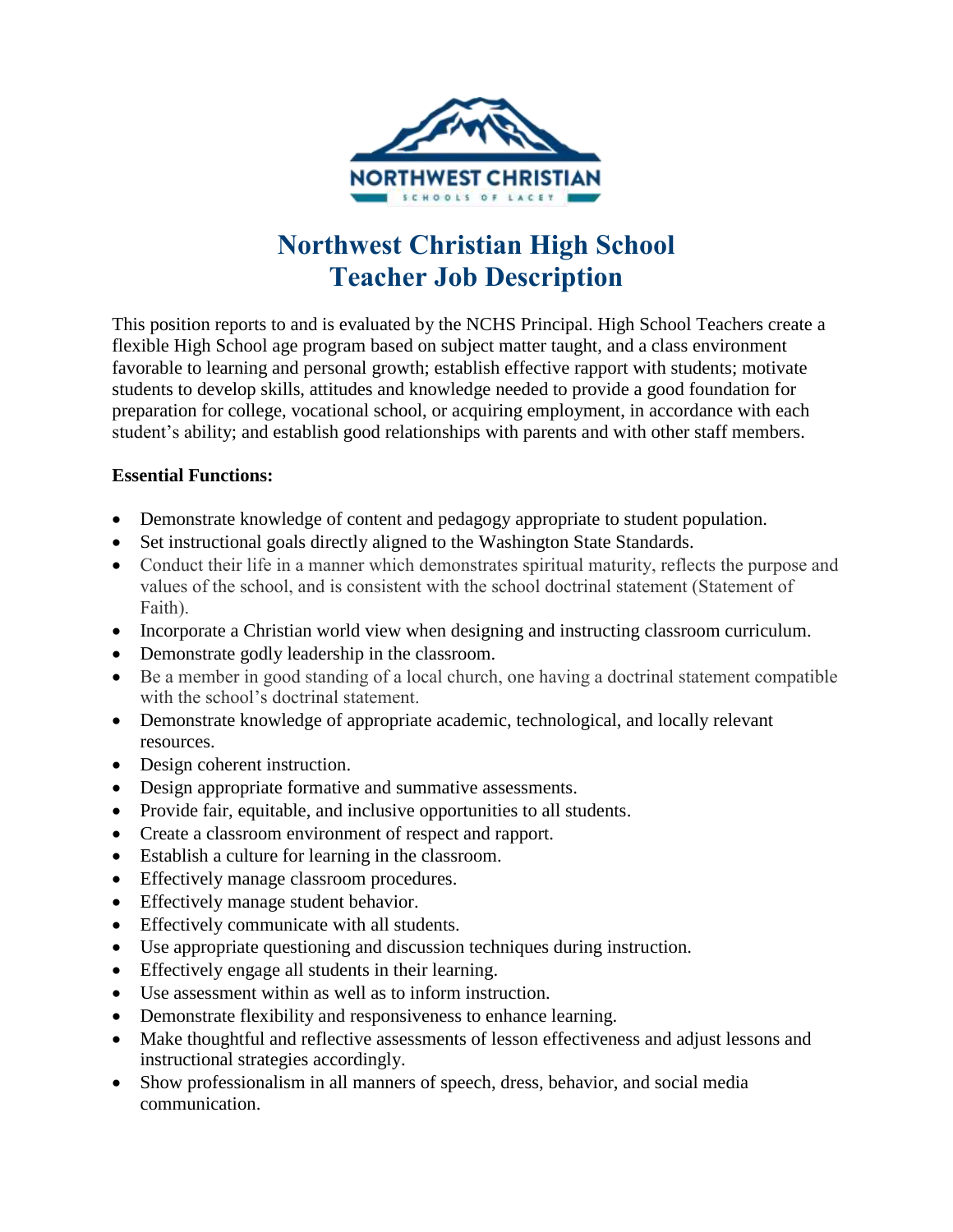- Maintain accurate, complete, and appropriate records and files.
- Build trust and promote positive relationships with students, parents, and colleagues.
- Provide highly engaging lessons utilizing nationally accepted best practices, differentiated instruction strategies, and hands-on and experiential/project-based learning methods.
- Utilize 21st century learning and teaching practices every day in every lesson.
- Inspire and encourage student progress while supporting and strengthening the learning capabilities of each student.
- Effectively prepare students to be successful for real life experiences.
- Provide students with ample practice time to master standards and skills.
- Provide students with focused formative feedback.
- Plan instruction that allows for independent/individual study as well as small group and large group collaborations.
- Pursue innovation and excellence in assignment preparations and implementations

## **Additionally, the teacher should be able to:**

- Describe a philosophy of education and demonstrate its relationship to their practice.
- Understand how students learn and develop and apply that knowledge in their practice.
- Establish and maintain standards of pupil behavior to achieve an effective learning atmosphere.
- Organize class time to provide a balanced program of instruction, demonstration, work time and assessment.
- Guide the learning process toward the achievement of curriculum goals and--in harmony with the goals- -establishes clear objectives for all lessons, units, projects and the like to communicate these objectives to students.
- Teach students with respect for their individual and cultural characteristics.
- Know their content area and how to teach it.
- Develop lesson plans and instructional materials and provide individualized and small group instruction to adapt the curriculum to the needs of pupil.
- Translate lesson plan into developmentally and culturally appropriate learning experiences.
- Use current technology to enhance instruction.
- Use technology for record-keeping and research.
- Apply knowledge of current research and theory to instructional program.
- Facilitate, monitor, and assesses student learning.
- Evaluate pupils' academic and social growth; keep appropriate records and prepare progress reports.
- Identify pupil needs, make appropriate referrals, and work with the Response to Intervention Team (RTI) to develop strategies for individual education plans.
- Create and maintain a learning environment in which all students are actively engaged and contributing members.
- Create a classroom environment that is conducive to learning and appropriate to the maturity and interests of the students.
- Create an environment for learning through functional and attractive displays, interest centers, and exhibits of student's work.
- Work as a partner with parents, families, and the community.